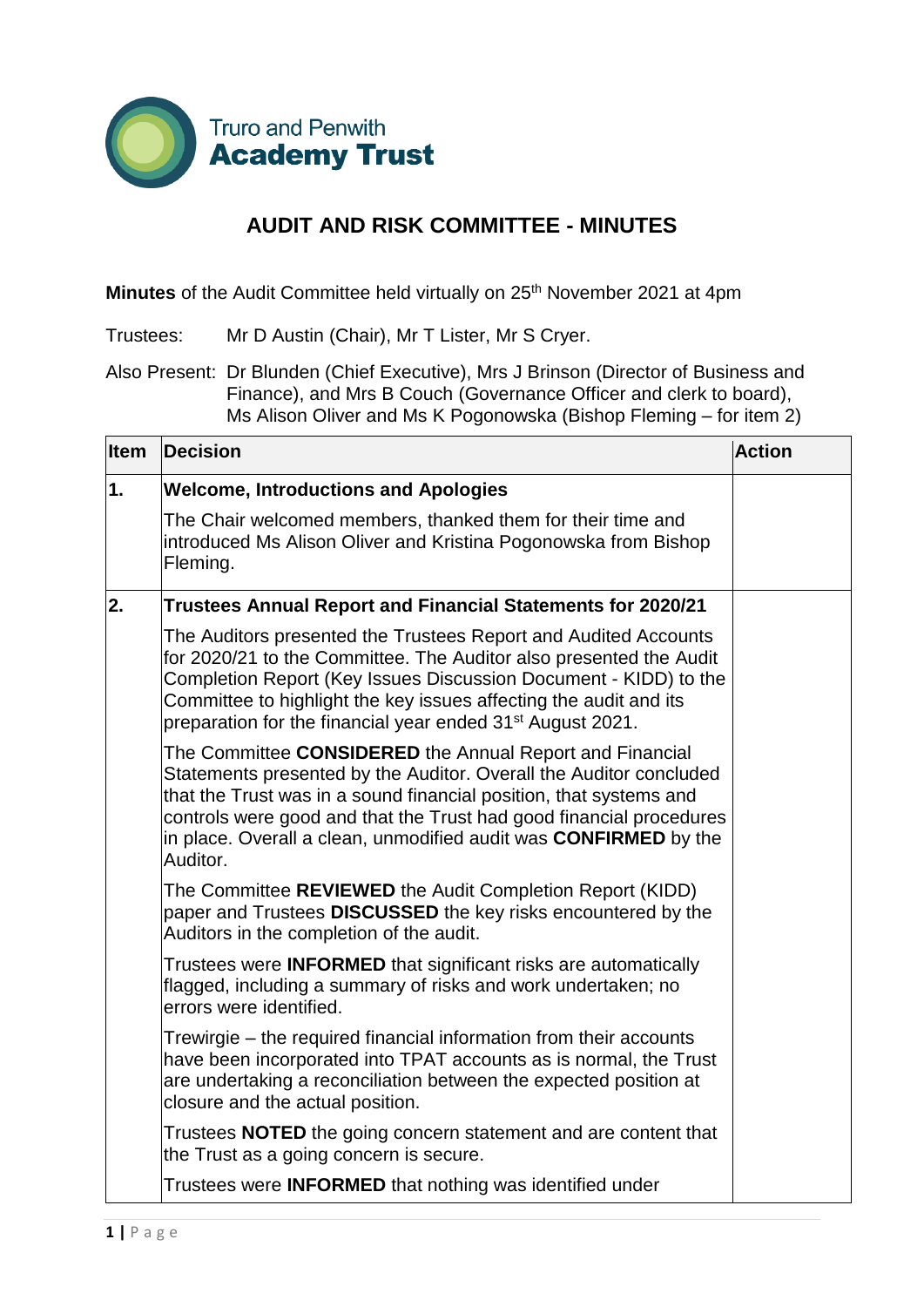|    | regularity risks or unauthorised borrowing and loans.                                                                                                                                                                                                                                              |                       |
|----|----------------------------------------------------------------------------------------------------------------------------------------------------------------------------------------------------------------------------------------------------------------------------------------------------|-----------------------|
|    | Trustees <b>NOTED</b> that there was nothing unexpected in the school<br>deficit budgets and good progress has been made in bringing these<br>deficits down.                                                                                                                                       |                       |
|    | Trustees <b>NOTED</b> the 4 matters raised under the RAG rating as<br>green as therefore of no significant concern.                                                                                                                                                                                |                       |
|    | The Committee RECOMMENDED approval of:<br>The draft trustees report and financial statements for the year ended<br>31.08.2021 and<br>The audit completion report (KIDD) for the year ended 31.08.2021.                                                                                             |                       |
|    | The Chair expressed the THANKS of the Committee to both the<br>Auditors and the Director of Business and Finance for all the hard<br>work of their Teams in producing the annual accounts.                                                                                                         |                       |
| 3. | Minutes of 23rd June 2021                                                                                                                                                                                                                                                                          |                       |
|    | The Minutes of the meeting held on 23 <sup>rd</sup> June 2001 were<br><b>APPROVED</b> as an accurate record of proceedings and will be<br>signed by the chair at the next face to face meeting.                                                                                                    | Governance<br>Officer |
| 4. | <b>Matters arising</b>                                                                                                                                                                                                                                                                             |                       |
|    | <b>TIAA work around HR processes</b>                                                                                                                                                                                                                                                               |                       |
|    | Trustees DISCUSSED the previously raised issue of TIAA<br>undertaking additional work around HR processes and wider areas<br>such as equality and diversity and feel that this is now sufficiently<br>covered.                                                                                     |                       |
|    | <b>Related parties forms</b>                                                                                                                                                                                                                                                                       |                       |
|    | These have now been received from all Members and Trustees.                                                                                                                                                                                                                                        |                       |
|    | <b>Additional Trustees on committee</b>                                                                                                                                                                                                                                                            |                       |
|    | This has not yet been resolved and will be discussed further at the<br>next Search and Governance Committee meeting.                                                                                                                                                                               | Governance<br>Officer |
| 5. | <b>Audit and Risk Committee Terms of Reference Review</b>                                                                                                                                                                                                                                          |                       |
|    | Trustees APPROVED the updated terms of reference.                                                                                                                                                                                                                                                  |                       |
| 6. | <b>Risk Register Update</b>                                                                                                                                                                                                                                                                        |                       |
|    | Trustees were <b>INFORMED</b> that the risk register is treated as a live<br>document and is continuously kept under review.                                                                                                                                                                       |                       |
|    | An additional item with regards to the risk of cyber-attacks will be<br>added to the risk register under section 5.2. Trustees APPROVED<br>this addition and <b>DISCUSSED</b> the importance of ensuring this area<br>is covered - an updated risk register will be circulated to all<br>Trustees. | Governance<br>Officer |
|    | Trustees ASKED if the trust have cyber-attack insurance and were<br><b>INFORMED</b> that quotes had previously been sought and from<br>September this will be covered by the Risk Protection Arrangements                                                                                          |                       |